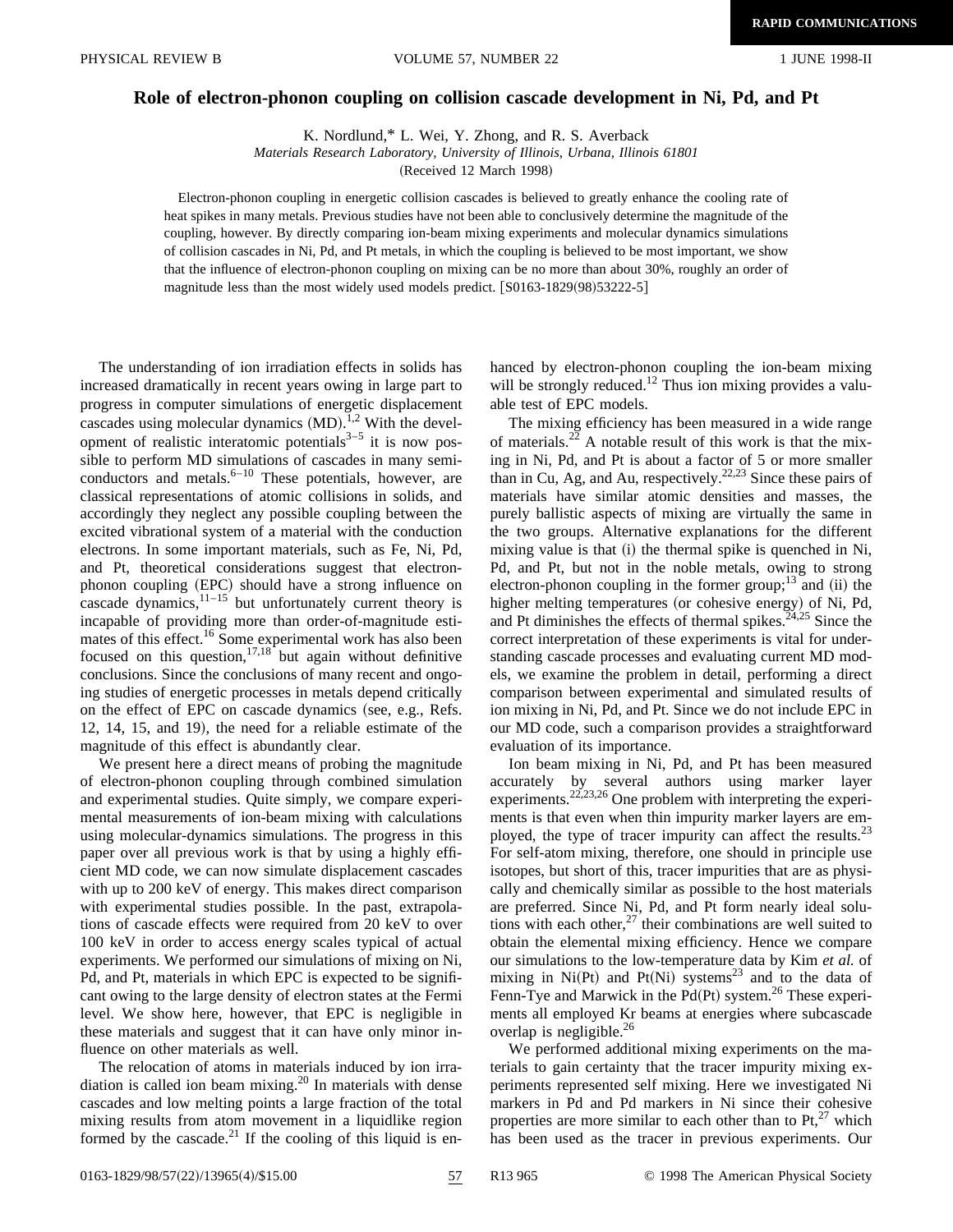TABLE I. Simulated (sim.) and measured (exp.) values for the mixing efficiency *Q*.

| Material | <b>Beam</b>            | $Q_{\rm sim}$<br>$(\text{Å}^5/\text{eV})$ | $Q_{\rm exp}$<br>$(\text{Å}^5/\text{eV})$ |
|----------|------------------------|-------------------------------------------|-------------------------------------------|
| Ni       | $600~{\rm keV}$ Kr     | $5.1 \pm 0.4$                             | $4.8 \pm 0.5^{\text{a}}$                  |
| Ni       | $650~{\rm keV}$ Kr     | $5.2 \pm 0.4$                             | $5.0 \pm 0.7$ <sup>b</sup>                |
| Pd       | $600 \; \text{keV}$ Kr | $9.8 \pm 0.8$                             | $8.4 \pm 0.8^a$                           |
| Pd       | $400~{\rm keV}$ Kr     | $9.5 \pm 0.8$                             | $9+1^{\circ}$                             |
| Pt       | 1 MeV Kr               | $14 + 1$                                  | $14 \pm 2^{b}$                            |

a Present work.

b Reference 23.

<sup>c</sup>Reference 26.

experiments were carried out along the same lines as in Ref. 23, using secondary ion mass spectrometry (SIMS) to determine the marker layer widths. In Pd we grew two Ni marker layers at depths of 400 and 1400 Å ; the depth between the two marker layers was used to calibrate the SIMS depth scale. For Ni a single Pd marker layer at 400 Å was used. The calibration of sputtering time into depth in the SIMS measurements was done from the surface to the marker layer of the as-deposited sample. The SIMS results of mixing in Ni with Pd markers and Pd with Ni markers are given in Table I. As our values agree within the experimental uncertainties with the literature values, it is reasonable to assume that these values indeed represent self-atom mixing.

An additional consideration in comparing experiments with our simulations is the energy and mass of the irradiation particles. The heat spike mixing is easiest to interpret when the beam energy is sufficiently high that subcascades are formed and their overlap is negligible. In this case, the process causing mixing can be understood as follows. The incident ion travels mostly in a nearly straight path, but occasionally undergoes an energetic collision with a target atom. The recoil atom then initiates a local subcascade forming a heat spike and hence produces mixing.

This process is accurately simulated using two stages of molecular dynamics methods. Molecular dynamics range calculations<sup>28</sup> are employed to follow the motion of the implanted ion and obtain the number of primary recoils per incident ion as a function of energy, i.e., the primary recoil spectrum. Full molecular-dynamics simulations are then used to obtain the average atom relocation caused by the primary recoils of different energies. When subcascade overlap is negligible, integration of the primary recoil spectrum of the incident ion, weighted by the mixing caused by primary recoils, yields a mixing efficiency which directly corresponds to the experimental one.

The MD range calculation method presented in Ref. 28 was used to obtain the primary recoil spectrum  $n(E)dE$  (the average number of primary recoils produced in a certain energy interval per implanted ion) in polycrystalline metals for Kr ions. Accurate *ab initio* repulsive potentials were used to ensure that the primary recoil spectrum is realistic.<sup>5</sup>

MD simulations of full collision cascades were used to obtain the mixing caused by self-recoils. To obtain a reliable picture of self-mixing at the highest energies, we had to simulate cascades at an energy where most of the cascades had broken down into subcascades. In Ni and Pd this amounted to an energy of 100 keV and in Pt to 200 keV.

The square of the total atom displacements  $R_{\text{sim}}^2(E)$  $= \sum_i [r'_i - r_i^0]^2$  was obtained for selected recoil energies between 0.4 and 200 keV in each material  $(r_i^0)$  is the initial position of atom  $i$  and  $r_i'$  the position after the cascade has cooled down). The general computational principles used and the 0.4–10 keV simulations have been described in detail elsewhere.<sup>25,29</sup> The 50–200 keV simulations were performed in the same manner as the lower-temperature runs, with cell sizes of up to 4 million atoms for the 200 keV Pt runs. We did not include any model of electron-phonon coupling in our simulations. Both the range and full cascade calculations employed SRIM96 electronic stopping powers to describe electronic energy loss of energetic  $(E_{kin})$  $>10$  eV) atoms.<sup>30</sup>

Previous studies have shown that the ion-beam mixing in heavy metals derives mostly from mixing in the liquidlike zone of the cascade.<sup>25</sup> Hence it is particularly sensitive to the melting point of the material.<sup>29</sup> Since the Pd and Pt embedded-atom method  $(EAM)$  potentials by Foiles<sup>31</sup> do not reproduce the experimental melting point well, we modified these potentials to reproduce the experimental melting points to within 4%. By modifying the potentials only at separations smaller than the nearest-neighbor distance we ensured that the modification did not affect the equilibrium properties described well by the original potential.

At close separations all the EAM potentials were smoothly joined to the universal Ziegler-Bersack-Littmark interatomic repulsive potential $32$  to realistically describe strong collisions. The joining was calibrated by requiring that the final potential reproduces the experimental threshold displacement energy to within a few eV. The potentials were also found to be in good agreement with experimental highpressure equations of state<sup>33,34</sup> in the pressure regime below 10 GPa relevant in collision cascades.<sup>35</sup>

In all materials, at least six 0.4, 2, and 10 keV cascades were simulated. In Ni and Pd additionally five 50 and 100 keV cascades and in Pt three 100 and 200 keV events were simulated.  $R_{sim}^2$  was obtained for each energy as the average over  $R^2$  for each individual event. Subcascade breakdown started to occur around 50 keV in Ni and Pd, but even at 100 keV many of the cascades still formed only one continuous liquid zone, although its shape was mostly quite elongated. The total amount of atom relocation at the same energy in the same material could differ by more than a factor of 2 between different events, emphasizing the need to obtain adequate statistics at each energy. Cascades which produced several liquid zones, or subcascades, usually exhibited much lower mixing values than cascades where only one, roughly spherical, continuous liquid was formed.<sup>36</sup> The liquid zones in the 50–200 keV events existed for about 10–30 ps, with the mixing increasing significantly over the first 5–10 ps. Since ballistic mixing occurs within the first few tenths of a picosecond, the mixing can be expected to indeed be sensitive to EPC cooling if it is present. The  $R_{sim}^2$  results are given in Table II.

To enable interpolation between the  $R_{\text{sim}}^2$  data points, a function  $R^2(E)$  is fitted to the simulated data.<sup>37</sup> This function was constructed as follows. At low energies ( $\leq 10 \text{ keV}$ ) the mixing was of a pure heat spike character, and excellent fits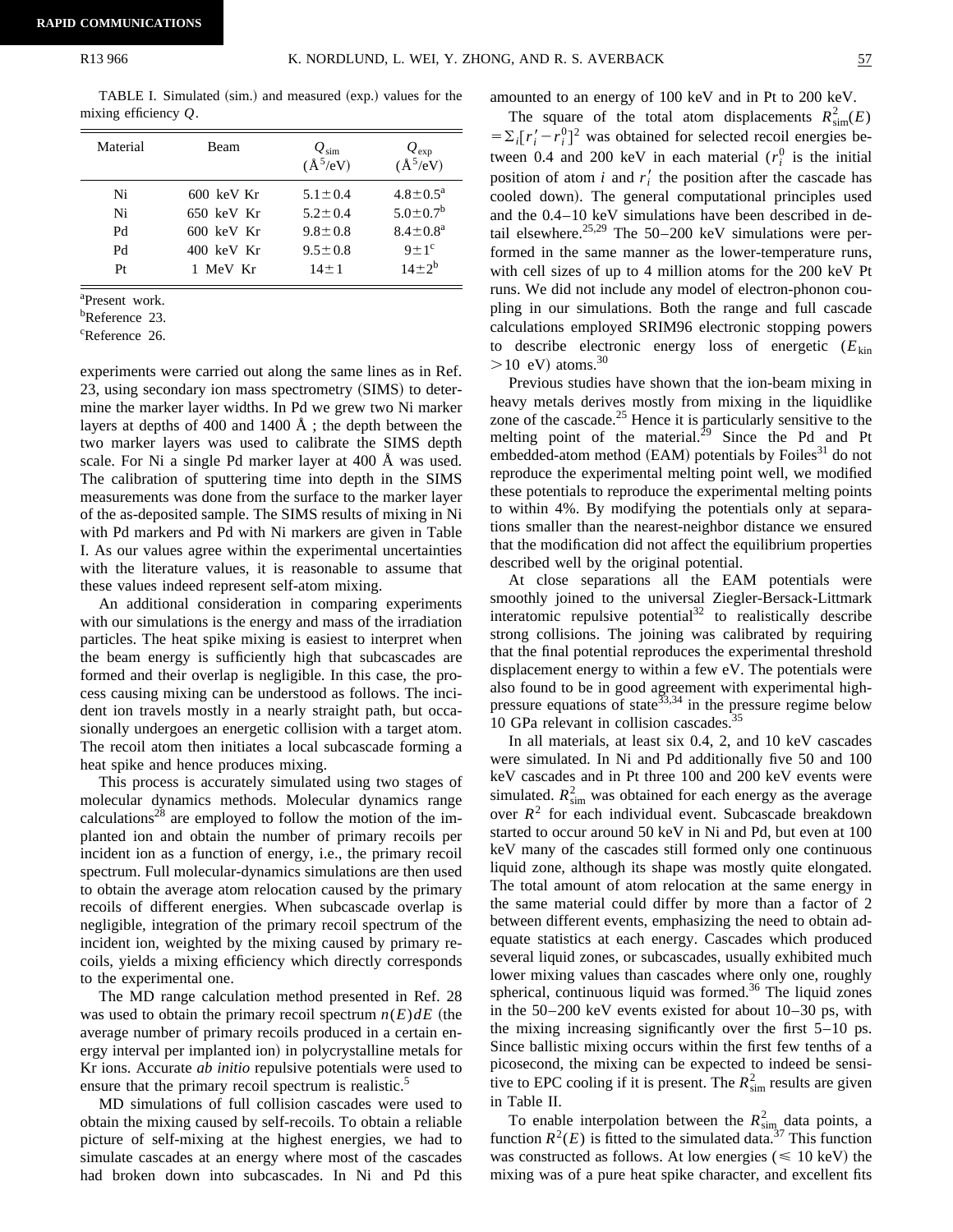TABLE II. Simulated values for the total atom displacement  $R_{\text{sim}}^2$  in Ni, Pd, and Pt.

| Energy<br>(keV) | $R_{\text{sim}}^2$ (Ni)<br>$(\AA^2)$ | $R_{\text{sim}}^2$ (Pd)<br>$(\AA^2)$ | $R_{\text{sim}}^2$ (Pt)<br>$(\AA^2)$ |
|-----------------|--------------------------------------|--------------------------------------|--------------------------------------|
| 0.4             | $205 \pm 20$                         | $172 \pm 24$                         | $166 \pm 29$                         |
| 2.0             | $1800 \pm 180$                       | $1860 \pm 110$                       | $1470 \pm 50$                        |
| 10.0            | 18300±720                            | $20500 \pm 1600$                     | $18400 \pm 1400$                     |
| 50.0            | $140000 \pm 23000$                   | $242000 \pm 25000$                   |                                      |
| 100.0           | $350000 \pm 64000$                   | $474000 \pm 32000$                   | 678000±95000                         |
| 200.0           |                                      |                                      | $2030000 \pm 530000$                 |

to the simulated data were obtained using a simple power law with an exponent of exactly 1.5, i.e.,  $R^2(E) = aE^{3/2}$ , where  $a$  is a fitted constant. At high energies, where cascades are completely broken down into subcascades, it is well known both experimentally and theoretically that the total atom relocation increases linearly with the nuclear damage energy  $E_{D_n}$ <sup>22</sup> We used the function

$$
R^{2}(E) = a \frac{E^{3/2}}{b^{1/2} + E^{1/2}},
$$
 (1)

which has both the desired low-energy and high-energy energy dependence, and only two fitting parameters  $a$  and  $b$ .<sup>38</sup>

Using  $R^2(E)$  obtained from the full MD simulations and the primary recoil spectrum  $n(E)dE$  obtained from the range calculations, the total mixing efficiency caused by the 400– 1000 keV Kr beam in each material is obtained using

$$
Q_{\text{sim}} = \frac{\int_0^{E_0} R^2(E) n(E) dE}{6 n_0 E_{D_n}},
$$
 (2)

where  $E_0$  is the initial implantation energy,  $n_0$  the atomic density and  $E_{D_n}$  the deposited nuclear energy of the Kr beam. This simulated mixing can be shown to be equivalent to the experimental one.<sup>21,25</sup>

Since the marker layer is broadened during the irradiation, the mixing was calculated in a depth region 200 Å above and below the initial location of the marker layer used in the experiments. We checked that the exact choice of this region, or the difference in stopping due to the presence of the marker layer did not have a significant effect on the results. The error estimates of the *Q*sim data include statistical uncertainties of the primary recoil spectrum and the fit to the  $R_{sim}^2$ data.

The calculation of the mixing in Ni is illustrated in Fig. 1. The figure shows the simulated  $R_{\text{sim}}^2$  values as data points, and the fit of function  $(1)$  with a solid line. The dashed line indicates  $Q'_{sim}(E)$  obtained from Eq. (2) by integrating from 0 to *E*. The final mixing  $Q_{\text{sim}} = Q'_{\text{sim}} (600 \text{ keV})$ . We see that most of the mixing derives from primary recoils with energies  $\sim$ 30–300 keV. Even though the number of such recoils is very much smaller than the number of lower-energy ones, they dominate the mixing because of the huge heat spike contribution in high-energy cascades.



FIG. 1. Simulated  $R^2$  values (circles), fit of the function  $R^2(E)$ to the simulated data, and mixing  $Q'(E)$  (dashed line). An excellent fit to the simulated data is obtained over about three orders of magnitude in both energy and mixing.

The mixing results are summarized in Table I. The experiments and simulations agree within the uncertainties in all the materials. Considering the uncertainties generally involved in the field $^{29}$  this can be considered remarkably good agreement. Most important is that we did not take into account the electron-phonon coupling in the simulations. Hence the good agreement between simulated and experimental mixing values shows that the effect of EPC on cascade development in Ni, Pd, and Pt cannot be as large as previously suggested. As the uncertainties of the MD simulations and experiments are of the order of  $10-20%$  (Ref. 29) we cannot exclude the possibility that EPC might influence the mixing by this small factor,  $\sim$  1.3. This is dramatically less than the factors of  $\sim$ 3-10 suggested by most theoretical models. We thus conclude that the role of electronphonon coupling in the mixing in Ni, Pd, and Pt is limited to  $\sim$ 30%, and thus a small perturbation, at most, on cascade dynamics.

Our result is quite surprising when viewed against the predictions of theoretical models. These models are, however, based on equilibrium concepts whose validity is questionable in the highly localized and disordered state characteristic of cascades; one of the more recent EPC treatments in fact points out that no definite conclusions can be drawn on the magnitude of EPC.<sup>16</sup> Our result is also supported by the recent observation by Smith *et al.* that simulations of lowenergy  $(\leq 2 \text{ keV})$  mixing in Ni agrees better with experimental bilayer Ni mixing when electron-phonon coupling is not included, $15$  although thermal spike effects are small at these low energies (see Table II).

Traditionally EPC has been believed to be especially strong in Ni, Pd, and Pt, because of their electron structures, as noted above. Since we have now shown that it is not important in these metals, it is reasonable to assume it is not very important in most other metals. The method presented, however, provides for direct testing of this question in any material where mixing can be measured.

In conclusion, we have directly compared simulations and experiments of ion-beam mixing using no adjustable parameters or significant extrapolations. Simulations of cascades with energies up to 200 keV were performed. The primary